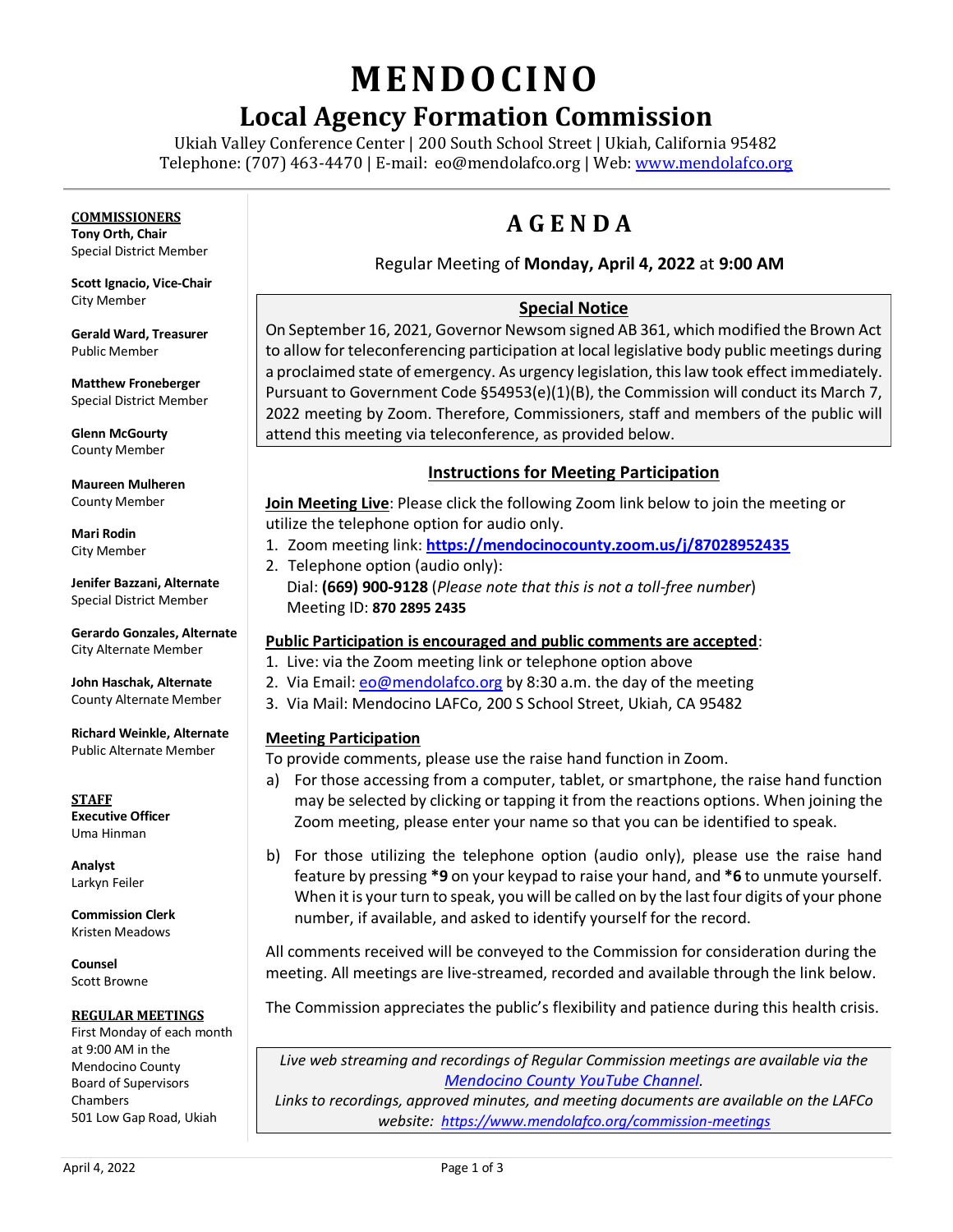#### **1. CALL TO ORDER and ROLL CALL**

#### **2. AB 361 REMOTE TELECONFERENCING ACTION**

Pursuant to AB 361, the Commission will consider the status of the ongoing emergency and facts related to health and safety of meeting attendees due to COVID-19 and consider Resolution No. 2021-22-10 making further findings related to holding this Commission meeting by teleconference pursuant to the provisions of Government Code Section 54953(e).

#### **3. PUBLIC EXPRESSION**

The Commission welcomes participation in the LAFCo meeting. Any person may address the Commission on any subject within the jurisdiction of LAFCo which is not on the agenda. There is a three-minute limit and no action will be taken at this meeting. See public participation information above.

#### **4. CONSENT CALENDAR**

The following consent items are expected to be routine and non-controversial, and will be acted on by the Commission in a single action without discussion, unless a request is made by a Commissioner or a member of the public for discussion or separate action.

#### **4a) March 7, 2022 Regular Meeting Summary**

**4b) March 2022 Claims & Financial Report**

**4c) Ratification of AB 2957 CALAFCO Omnibus Bill Support Letter**

#### **5. PUBLIC HEARING ITEMS**

#### **5a) Proposed Service Rates and Fee Schedule Update**

The Commission will hold a public hearing to consider establishment of proposed service rates and update to the Mendocino LAFCo Fee Schedule, which was last updated in 2016. The proposed service rates will allow for partial recovery of overhead and long-term planning costs for services subject to the Fee Schedule.

#### **6. WORKSHOP ITEMS**

#### **6a) County Service Area No. 3 Municipal Service Review and Sphere of Influence Study**

The Commission will hold a Workshop on the Draft County Service Area (CSA) No. 3 Municipal Service Review (MSR) and Sphere of Influence (SOI) establishment study. The Commission will review and discuss the Draft study and welcomes public comment on the document. No formal action on the MSR/SOI will be taken at this meeting; a public hearing will be scheduled for formal consideration by the Commission.

#### **7. MATTERS FOR DISCUSSION AND POSSIBLE ACTION**

#### **7a) Progress Report on Development of City of Ukiah and Ukiah Valley Sanitation District MSR/SOI Updates**

The Executive Officer will provide an informational progress report on the development of Municipal Service Reviews and Sphere of Influence Updates for the City of Ukiah and the Ukiah Valley Sanitation District.

#### **8. INFORMATION AND REPORT ITEMS**

The following informational items are reports on current LAFCo activities, communications, studies, legislation, and special projects. General direction to staff for future action may be provided by the Commission. No immediate action will be taken on any of the following items.

**8a) Work Plan, Current and Future Proposals** (Written)

**8b) Correspondence** (Copies provided upon request)

- **8c) CALAFCO Business and Legislative Report**
- **8d) Executive Officer's Report** (Verbal)
- **8e) Committee Reports (Executive Committee, Policies & Procedures, Work Plan Ad Hoc)** (Verbal)
- **8f) Commissioner Reports, Comments or Questions** (Verbal)